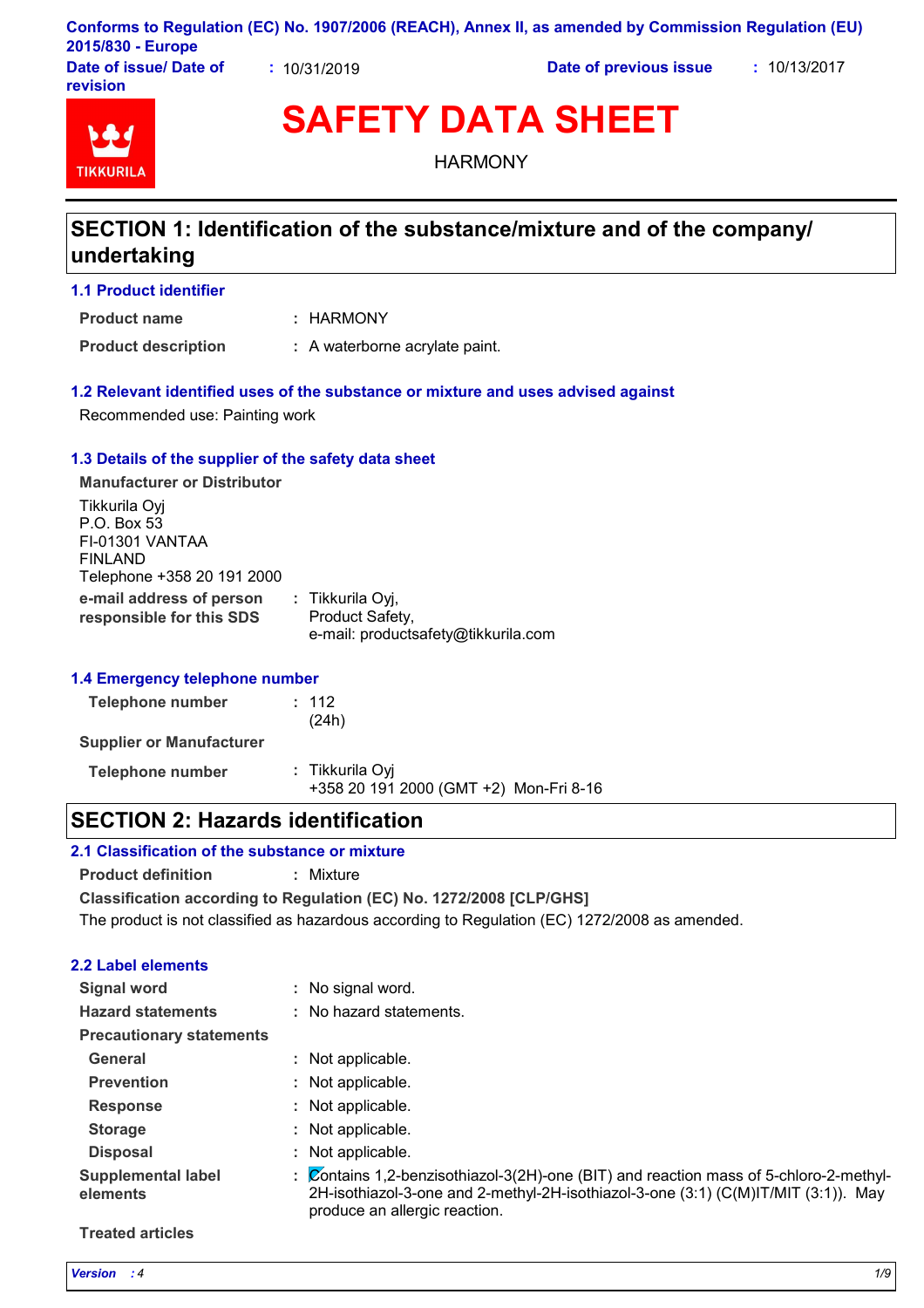This product contains a biocidal product for the preservation of the product during storage. Contains C(M)IT/MIT (3:1). Wear protective gloves. Avoid breathing mist/spray.

## **2.3 Other hazards**

**Other hazards which do : not result in classification** : None known.

## **SECTION 3: Composition/information on ingredients**

|                                                                                                                              |                                 |               | <b>Classification</b>                                                                                                                                                                                                                                                         |              |
|------------------------------------------------------------------------------------------------------------------------------|---------------------------------|---------------|-------------------------------------------------------------------------------------------------------------------------------------------------------------------------------------------------------------------------------------------------------------------------------|--------------|
| <b>Product/ingredient</b><br>name                                                                                            | <b>Identifiers</b>              | $\frac{9}{6}$ | <b>Regulation (EC) No.</b><br>1272/2008 [CLP]                                                                                                                                                                                                                                 | <b>Notes</b> |
| 1/2-benzisothiazol-3(2H)-one (BIT)                                                                                           | EC: 220-120-9<br>CAS: 2634-33-5 | < 0.05        | Acute Tox. 4, H302<br>Skin Irrit. 2, H315<br>Eye Dam. 1, H318<br>Skin Sens. 1, H317<br>Aquatic Acute 1, H400 (M=1)<br>Aquatic Chronic 2, H411                                                                                                                                 |              |
| reaction mass of 5-chloro-2-methyl-<br>2H-isothiazol-3-one and 2-methyl-<br>2H-isothiazol-3-one (3:1) (C(M)IT/<br>MIT (3:1)) | CAS: 55965-84-9                 | < 0.0015      | Acute Tox. 3, H301<br>Acute Tox. 3, H311<br>Acute Tox. 3, H331<br>Skin Corr. 1B, H314<br>Eye Dam. 1, H318<br>Skin Sens. 1, H317<br>Aquatic Acute 1, H400 (M=1)<br>Aquatic Chronic 1, H410 (M=1)<br>See Section 16 for the full<br>text of the H statements<br>declared above. |              |

There are no additional ingredients present which, within the current knowledge of the supplier, are classified and contribute to the classification of the substance and hence require reporting in this section.

There are no additional ingredients present which, within the current knowledge of the supplier and in the concentrations applicable, are classified as hazardous to health or the environment, are PBTs or vPvBs or have been assigned a workplace exposure limit and hence require reporting in this section.

Occupational exposure limits, if available, are listed in Section 8.

Notes, if applicable, refer to Notes given in Annex VI of 1272/2008/EC.

## **SECTION 4: First aid measures**

### **4.1 Description of first aid measures**

| General             | : In all cases of doubt, or when symptoms persist, seek medical attention. Show this<br>safety data sheet or label to the doctor if possible.                                                        |
|---------------------|------------------------------------------------------------------------------------------------------------------------------------------------------------------------------------------------------|
| Eye contact         | : Check for and remove any contact lenses. Immediately flush eyes with plenty of<br>lukewarm water, keeping eyelids open. Continue to rinse for at least 15 minutes.                                 |
| <b>Inhalation</b>   | : Remove to fresh air.                                                                                                                                                                               |
| <b>Skin contact</b> | : Wash skin thoroughly with soap and water or use recognized skin cleanser. Do<br>NOT use solvents or thinners.                                                                                      |
| Ingestion           | : If accidentally swallowed rinse the mouth with plenty of water (only if the person is<br>conscious). If significant amounts have been swallowed or if symptoms persist,<br>seek medical attention. |

## **4.2 Most important symptoms and effects, both acute and delayed**

See Section 11 for more detailed information on health effects and symptoms.

**Contains:** 

1,2-benzisothiazol-3(2H)-one (BIT)

reaction mass of 5-chloro-2-methyl-2H-isothiazol-3-one and 2-methyl-2H-isothiazol-3-one (3:1) (C(M)IT/MIT (3:1)) May produce an allergic reaction.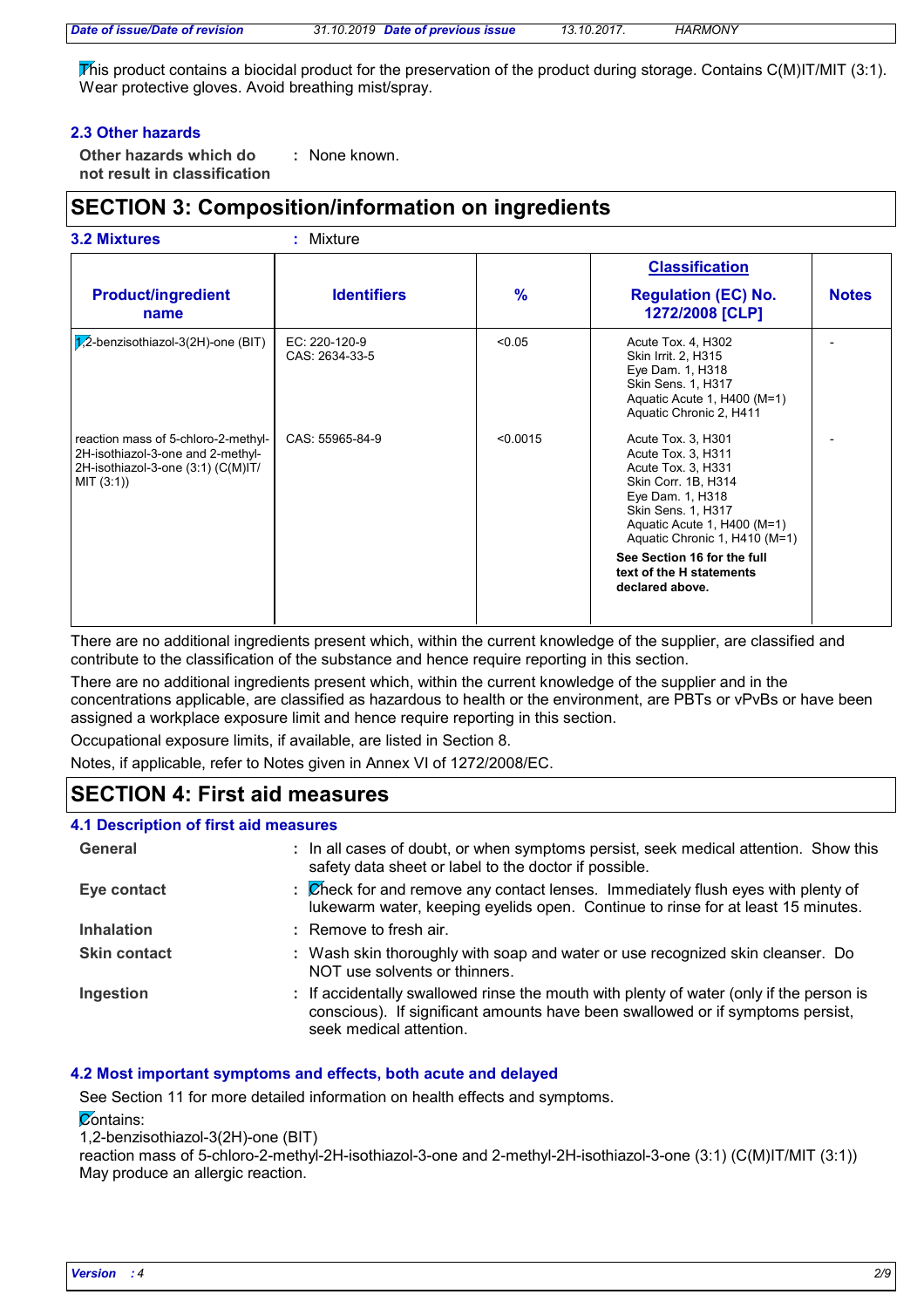*Date of issue/Date of revision 31.10.2019 Date of previous issue 13.10.2017. HARMONY*

### **4.3 Indication of any immediate medical attention and special treatment needed**

None.

## **SECTION 5: Firefighting measures**

| 5.1 Extinguishing media                                   |                                                                                                                                                               |
|-----------------------------------------------------------|---------------------------------------------------------------------------------------------------------------------------------------------------------------|
| <b>Suitable extinguishing</b><br>media                    | : Use an extinguishing agent suitable for the surrounding fire. Recommended:<br>Alcohol resistant foam, CO <sub>2</sub> , powders or water spray/mist.        |
| Unsuitable extinguishing<br>media                         | : Do not use a direct water jet that could spread the fire.                                                                                                   |
| 5.2 Special hazards arising from the substance or mixture |                                                                                                                                                               |
| Hazards from the<br>substance or mixture                  | : This product is not classified as flammable. Fire will produce dense black smoke.<br>Exposure to decomposition products may cause a health hazard.          |
| <b>Hazardous combustion</b><br>products                   | : When exposed to high temperatures, hazardous decomposition products may be<br>produced, such as carbon monoxide and dioxide, smoke, oxides of nitrogen etc. |
| <b>5.3 Advice for firefighters</b>                        |                                                                                                                                                               |
| <b>Special protective actions</b><br>for fire-fighters    | : Use water spray to keep fire-exposed containers cool. Do not release runoff from<br>fire to drains or watercourses.                                         |
| <b>Special protective</b><br>equipment for fire-fighters  | : Appropriate breathing apparatus may be required.                                                                                                            |

## **SECTION 6: Accidental release measures**

| <b>6.1 Personal precautions,</b><br>protective equipment and<br>emergency procedures | : Refer to protective measures listed in sections 7 and 8.                                                                                                                                                                                                               |
|--------------------------------------------------------------------------------------|--------------------------------------------------------------------------------------------------------------------------------------------------------------------------------------------------------------------------------------------------------------------------|
| <b>6.2 Environmental</b><br><b>precautions</b>                                       | : Do not allow to enter drains, water courses or soil.                                                                                                                                                                                                                   |
| 6.3 Methods and materials<br>for containment and<br>cleaning up                      | : Contain and collect spillage with non-combustible, absorbent material e.g. sand,<br>earth, vermiculite or diatomaceous earth and place in container for disposal<br>according to local regulations. Preferably clean with water or detergent. Avoid using<br>solvents. |
| 6.4 Reference to other<br><b>sections</b>                                            | : See Section 1 for emergency contact information.<br>See Section 13 for additional waste treatment information.                                                                                                                                                         |

## **SECTION 7: Handling and storage**

| <b>7.1 Precautions for safe</b><br>handling                                   | : Skin contact with the product and exposure to spray mist and vapor should be<br>avoided. Avoid contact with skin and eyes. Avoid inhalation of dust from sanding.<br>See Section 8 for information on appropriate personal protective equipment. Eating,<br>drinking and smoking should be prohibited in areas where this material is handled<br>and stored. Wash hands before breaks and immediately after handling the product.            |
|-------------------------------------------------------------------------------|------------------------------------------------------------------------------------------------------------------------------------------------------------------------------------------------------------------------------------------------------------------------------------------------------------------------------------------------------------------------------------------------------------------------------------------------|
| <b>7.2 Conditions for safe</b><br>storage, including any<br>incompatibilities | : Store in original container protected from direct sunlight in a dry, cool and well-<br>ventilated area, away from incompatible materials (see Section 10) and food and<br>drink. Keep container tightly closed. Containers that have been opened must be<br>carefully resealed and kept upright to prevent leakage. Recommended storage<br>temperature is +5°C +25°C. Do not allow to freeze. Store in accordance with local<br>regulations. |
| 7.3 Specific end use(s)                                                       | None.                                                                                                                                                                                                                                                                                                                                                                                                                                          |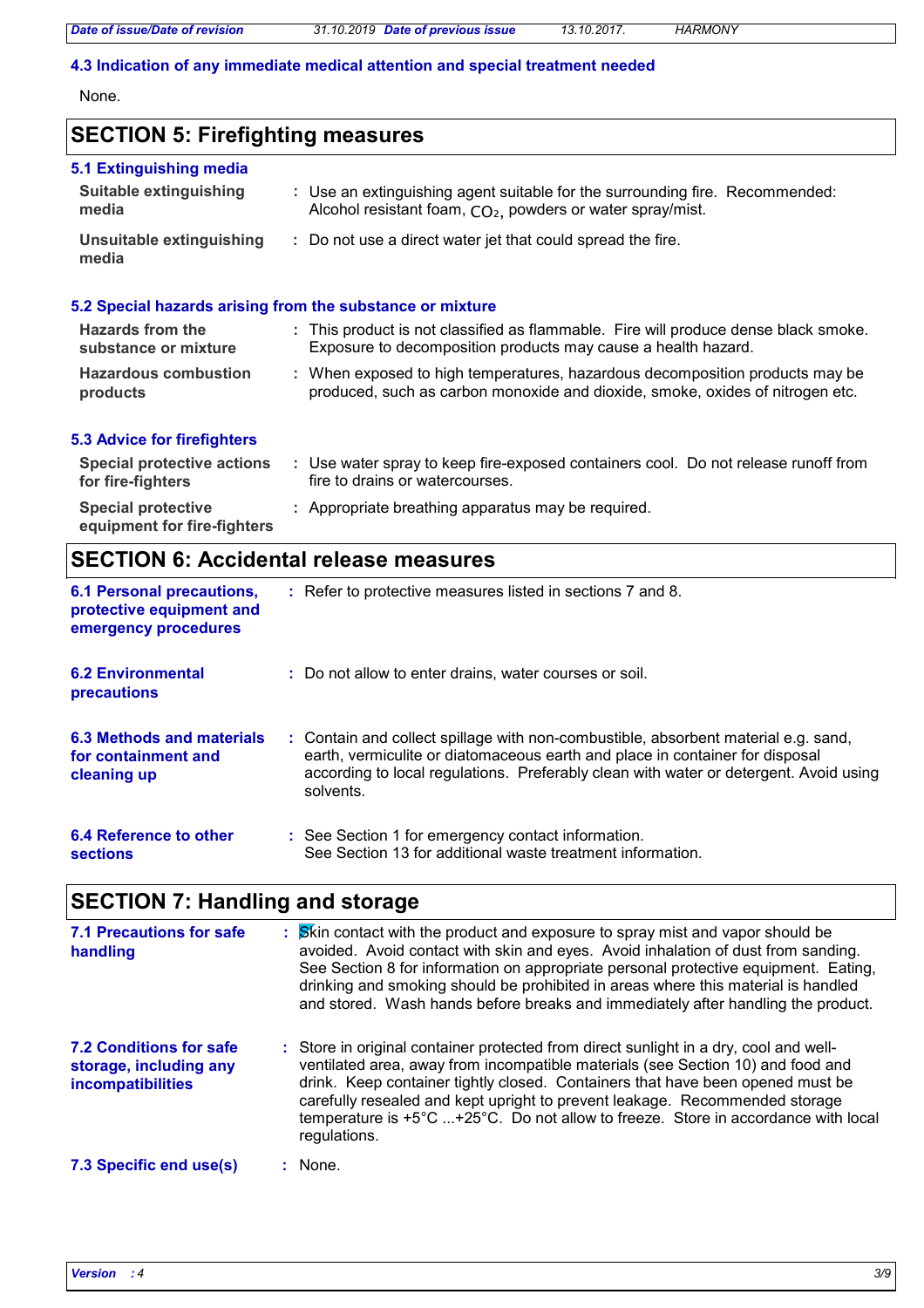## **SECTION 8: Exposure controls/personal protection**

#### **8.1 Control parameters**

No exposure limit value known. **Occupational exposure limits**

**procedures**

Recommended monitoring : If this product contains ingredients with exposure limits, personal, workplace atmosphere or biological monitoring may be required to determine the effectiveness of the ventilation or other control measures and/or the necessity to use respiratory protective equipment.

### **DNELs/DMELs**

No DNELs/DMELs available.

#### **PNECs**

No PNECs available.

### **8.2 Exposure controls**

#### **Appropriate engineering controls**

Provide adequate ventilation. Comply with the health and safety at work laws.

#### **Individual protection measures**

| <b>Eye/face protection</b>    | : Safety eyewear should be used when there is a likelihood of exposure. Use safety<br>eyewear (EN166), especially during spray-application.                                                                                                                                                                                                                                                |
|-------------------------------|--------------------------------------------------------------------------------------------------------------------------------------------------------------------------------------------------------------------------------------------------------------------------------------------------------------------------------------------------------------------------------------------|
| <b>Hand protection</b>        | : Wear protective gloves. Gloves should be replaced regularly and if there is any<br>sign of damage to the glove material. The instructions and information provided by<br>the glove manufacturer on use, storage, maintenance and replacement must be<br>followed.<br>Recommended glove material (EN374):<br>> 8 hours (breakthrough time): nitrile rubber<br>Not recommended: PVA gloves |
| <b>Skin protection</b>        | : Wear appropriate personal protective clothing to prevent skin contact.                                                                                                                                                                                                                                                                                                                   |
| <b>Respiratory protection</b> | : If ventilation during spray-application is inadequate, use respirators with<br>combination filter AP, gas/dust filter (EN405:2001). Wear a respirator with type P2<br>filter during sanding (EN149:2001). Be sure to use an approved/certified respirator<br>or equivalent. Check that mask fits tightly and change filter regularly.                                                    |

## **SECTION 9: Physical and chemical properties**

#### **Physical state Melting point/freezing point Initial boiling point and boiling range Vapor pressure Density Vapor density Solubility(ies)** Liquid. **: 1.3** to 1.4 g/cm<sup>3</sup> **Odor** : Mild. **pH Color** : Various **Evaporation rate Flash point** Not relevant for the hazard assessment of the product. **: Odor threshold Not relevant for the hazard assessment of the product. Upper/lower flammability or explosive limits :** 0°C (water) **:** 100°C (water) **:** 3.2 kPa [room temperature] (water) **:** Not relevant for the hazard assessment of the product. **:** Not relevant due to the nature of the product. **:** Miscible in water.  $: > 100 °C$ **:** Not relevant due to the nature of the product. **9.1 Information on basic physical and chemical properties Appearance Flammability (solid, gas) :** Not applicable. Product is a liquid.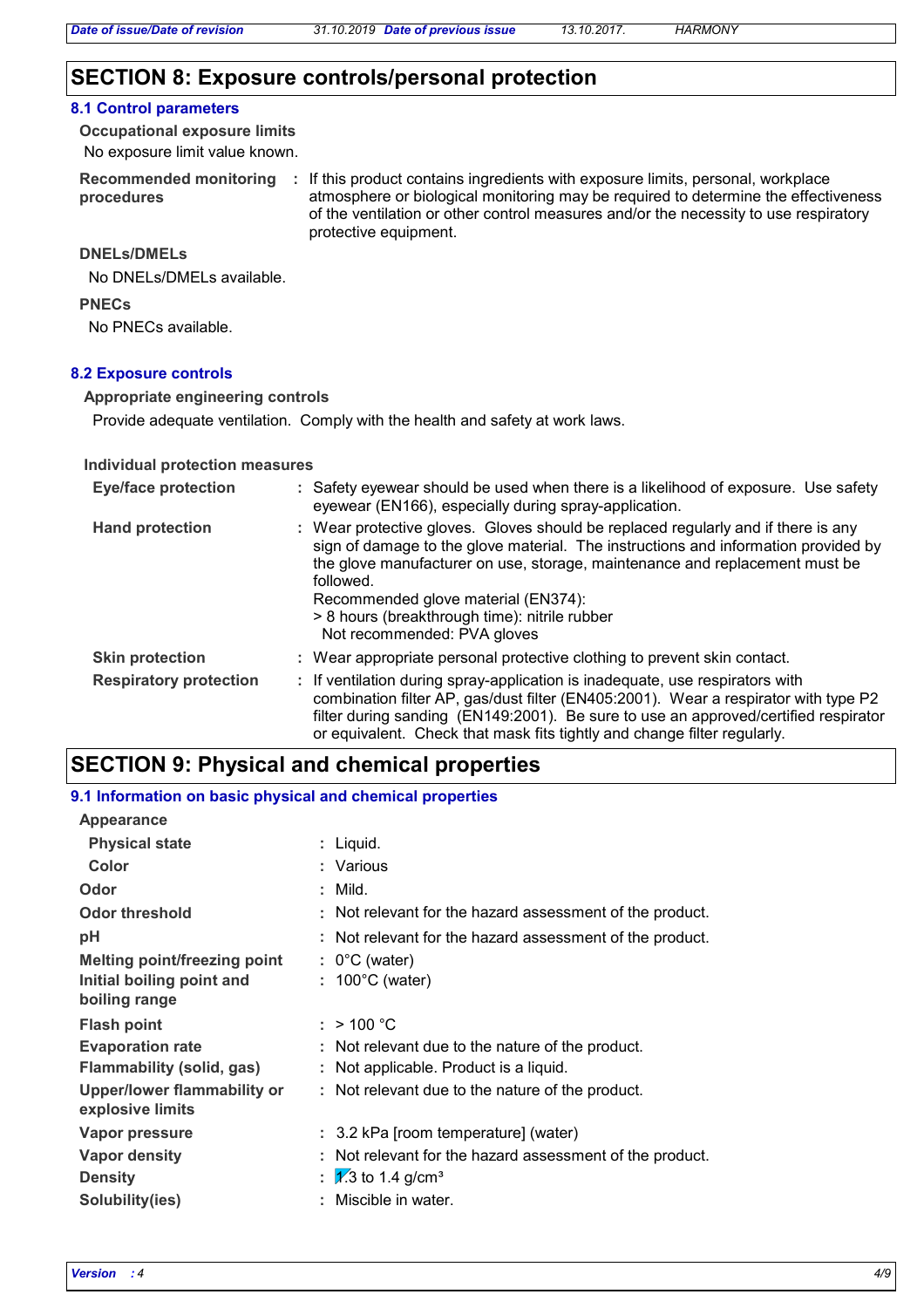| Date of issue/Date of revision                                     | 31.10.2019 Date of previous issue                        | 13.10.2017. | <b>HARMONY</b> |  |
|--------------------------------------------------------------------|----------------------------------------------------------|-------------|----------------|--|
| <b>Partition coefficient: n-octanol/ : Not available.</b><br>water |                                                          |             |                |  |
| <b>Auto-ignition temperature</b>                                   | : Not relevant due to the nature of the product.         |             |                |  |
| <b>Decomposition temperature</b>                                   | : Not relevant for the hazard assessment of the product. |             |                |  |
| <b>Viscosity</b>                                                   | : Not relevant for the hazard assessment of the product. |             |                |  |
| <b>Explosive properties</b>                                        | : No explosive ingredients present.                      |             |                |  |
| <b>Oxidizing properties</b>                                        | : No oxidizing ingredients present.                      |             |                |  |

## **9.2 Other information**

No additional information.

| <b>SECTION 10: Stability and reactivity</b>     |                                                                                                                                                               |  |
|-------------------------------------------------|---------------------------------------------------------------------------------------------------------------------------------------------------------------|--|
| <b>10.1 Reactivity</b>                          | : See Section 10.5.                                                                                                                                           |  |
| <b>10.2 Chemical stability</b>                  | : Stable under recommended storage and handling conditions (see Section 7).                                                                                   |  |
| 10.3 Possibility of<br>hazardous reactions      | : Under normal conditions of storage and use, hazardous reactions will not occur.                                                                             |  |
| <b>10.4 Conditions to avoid</b>                 | : Avoid extreme heat and freezing.                                                                                                                            |  |
| 10.5 Incompatible materials                     | Keep away from the following materials to prevent strong exothermic reactions:<br>oxidizing agents<br>strong acids<br>strong alkalis                          |  |
| <b>10.6 Hazardous</b><br>decomposition products | : When exposed to high temperatures, hazardous decomposition products may be<br>produced, such as carbon monoxide and dioxide, smoke, oxides of nitrogen etc. |  |

## **SECTION 11: Toxicological information**

## **11.1 Information on toxicological effects**

There is no testdata available on the product itself.

The product is not classified as hazardous according to Regulation (EC) 1272/2008 as amended.

Long term exposure to spray mist may produce respiratory tract irritation. Prolonged or repeated contact can defat the skin and lead to irritation, cracking and/or dermatitis.

## **Acute toxicity**

| <b>Product/ingredient name</b>                                                                                                   | <b>Result</b> | <b>Species</b> | <b>Dose</b> | <b>Exposure</b> |
|----------------------------------------------------------------------------------------------------------------------------------|---------------|----------------|-------------|-----------------|
| $\sqrt{1/2}$ -benzisothiazol-3(2H)-<br>one (BIT)                                                                                 | ILD50 Oral    | Rat            | 1020 mg/kg  |                 |
| reaction mass of 5-chloro-<br>2-methyl-2H-isothiazol-<br>3-one and 2-methyl-2H-<br>$isothiazol-3-one(3:1)(C(M))$<br> IT/MIT(3:1) | ILD50 Oral    | Rat            | 53 mg/kg    |                 |

Not classified.

## **Irritation/Corrosion**

Not classified.

**Sensitization**

The product is not classified as sensitizing by skin contact, but it contains following preservatives or other biocides which may produce an allergic reaction:

1,2-benzisothiazol-3(2H)-one (BIT)

reaction mass of 5-chloro-2-methyl-2H-isothiazol-3-one and 2-methyl-2H-isothiazol-3-one (3:1) (C(M)IT/MIT (3:1)) 2-methyl-2H-isothiazol-3-one (MIT)

2,2'-dithiobis[N-methylbenzamide] (DTBMA)

**Mutagenicity**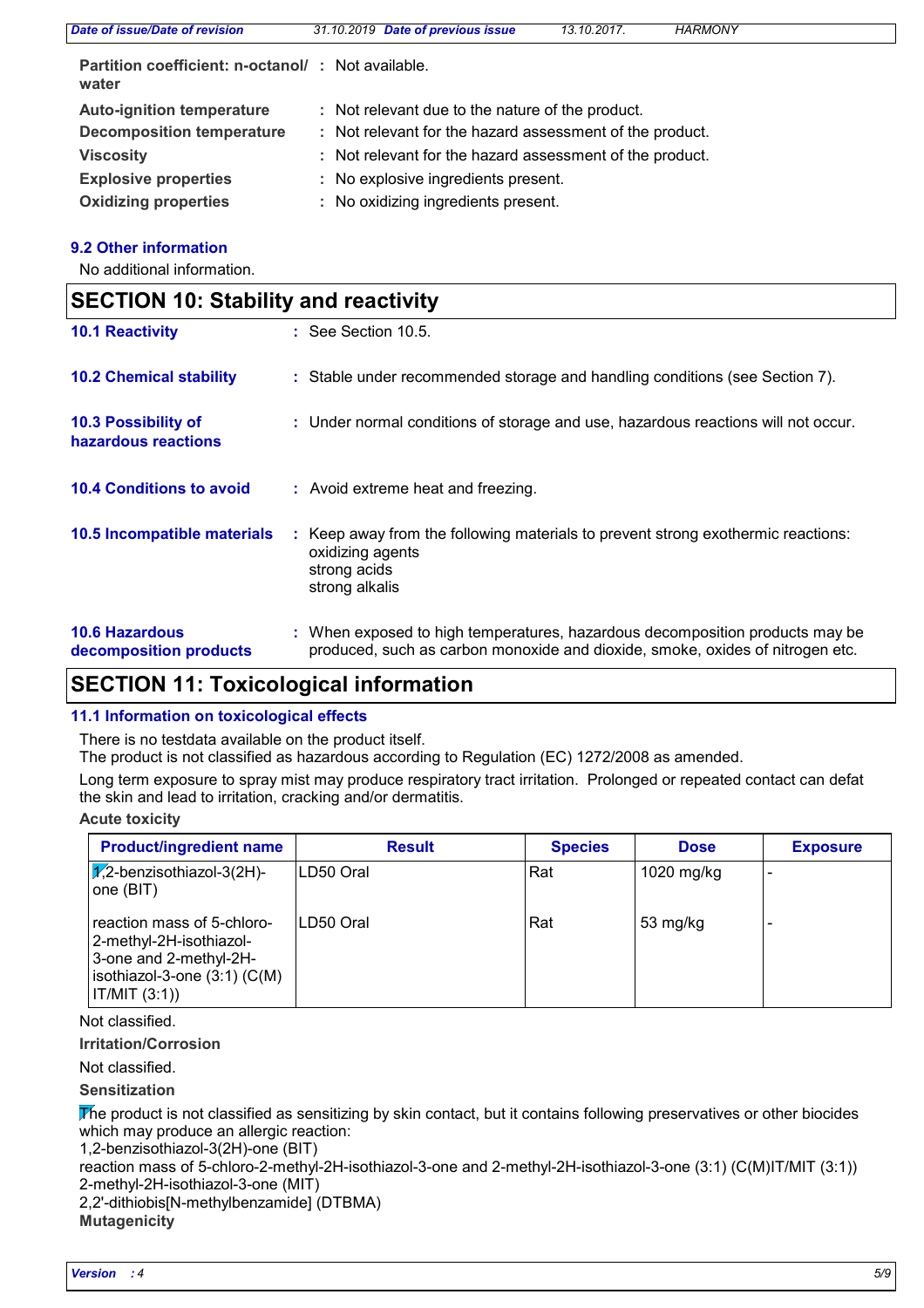*Date of issue/Date of revision 31.10.2019 Date of previous issue 13.10.2017. HARMONY*

| Not classified.<br>Carcinogenicity<br>Not classified.                 |
|-----------------------------------------------------------------------|
| <b>Reproductive toxicity</b>                                          |
| Not classified.                                                       |
| <b>Teratogenicity</b>                                                 |
| Not classified.                                                       |
| Specific target organ toxicity (single exposure)<br>Not classified.   |
| Specific target organ toxicity (repeated exposure)<br>Not classified. |
| <b>Aspiration hazard</b><br>Not classified.                           |

## **SECTION 12: Ecological information**

Ecological testing has not been conducted on this product. Do not allow to enter drains, water courses or soil.

The product is not classified as environmentally hazardous according to Regulation (EC) 1272/2008.

## **12.1 Toxicity**

| <b>Product/ingredient name</b>                                                                                                       | <b>Result</b>            | <b>Species</b>                             | <b>Exposure</b> |
|--------------------------------------------------------------------------------------------------------------------------------------|--------------------------|--------------------------------------------|-----------------|
| $\sqrt{2}$ -benzisothiazol-3(2H)-<br>one (BIT)                                                                                       | Acute EC50 0.36 mg/l     | Algae - Skeletonema costatum               | 72 hours        |
|                                                                                                                                      | Acute LC50 0.74 mg/l     | Fish                                       | 96 hours        |
| reaction mass of 5-chloro-<br>2-methyl-2H-isothiazol-<br>3-one and 2-methyl-2H-<br>isothiazol-3-one $(3:1)$ $(C(M))$<br>IT/MIT (3:1) | Acute EC50 0.379 mg/l    | Algae - Pseudokirchneriella<br>subcapitata | 72 hours        |
|                                                                                                                                      | Acute EC50 0.16 mg/l     | Daphnia - Daphnia magna                    | 48 hours        |
|                                                                                                                                      | Acute LC50 0.19 mg/l     | Fish - Oncorhynchus mykiss                 | 96 hours        |
|                                                                                                                                      | Chronic NOEC 0.0012 mg/l | Algae - Pseudokirchneriella<br>subcapitata | 72 hours        |
|                                                                                                                                      | Chronic NOEC 0.004 mg/l  | Daphnia - Daphnia magna                    | 21 days         |

### **12.2 Persistence and degradability**

| <b>Product/ingredient name</b>                                                                                                       | <b>Aquatic half-life</b> | <b>Photolysis</b> | <b>Biodegradability</b> |
|--------------------------------------------------------------------------------------------------------------------------------------|--------------------------|-------------------|-------------------------|
| Freaction mass of 5-chloro-<br>-2-methyl-2H-isothiazol <br>3-one and 2-methyl-2H-<br>$ isothiazol-3-one(3:1)(C(M)) $<br> IT/MIT(3:1) | ۰                        |                   | Readily                 |

### **12.3 Bioaccumulative potential**

**:** No specific data.

## **12.4 Mobility in soil**

**Soil/water partition coefficient (KOC) :** Not available.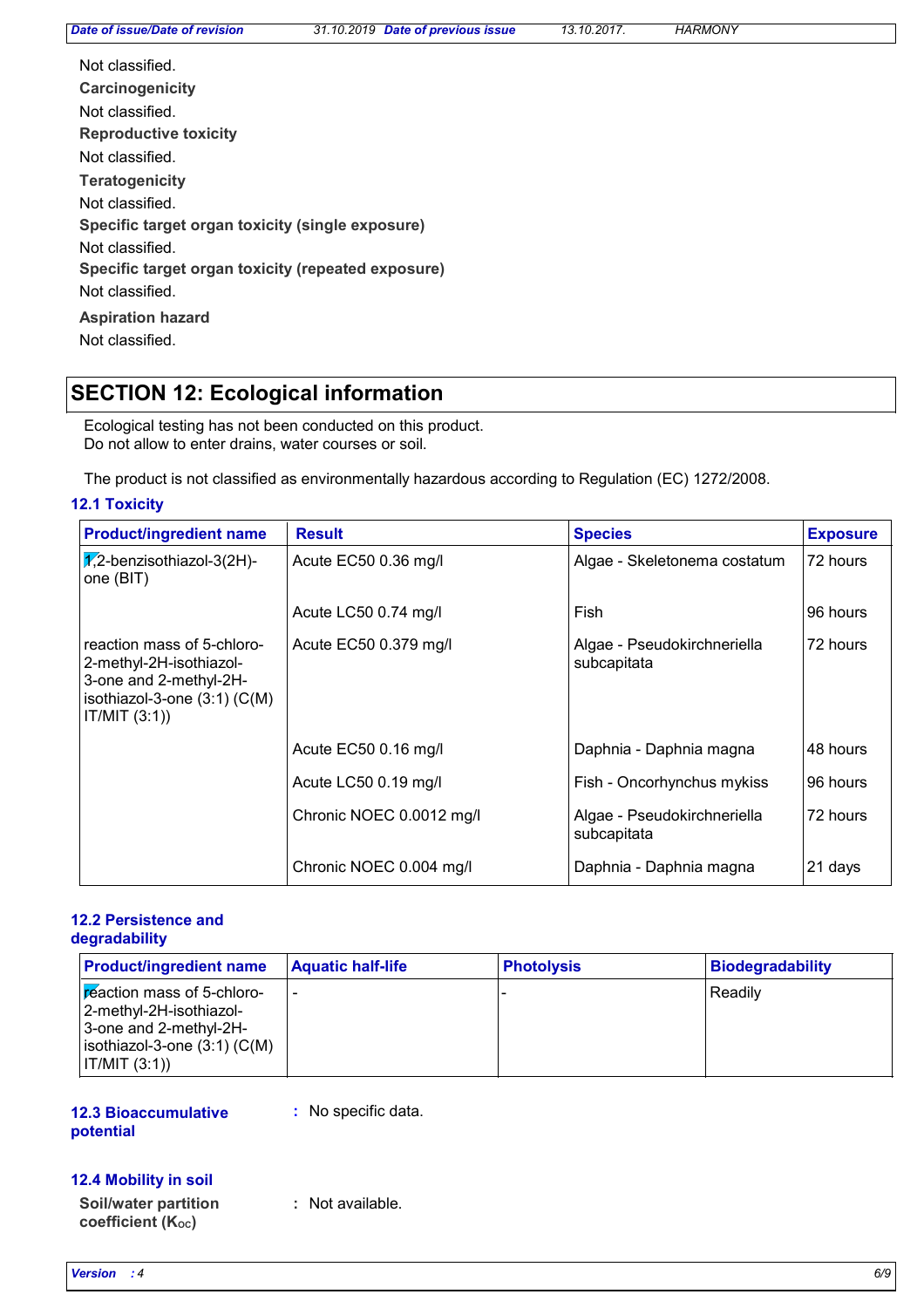|  | Date of issue/Date of revision | 31.10.2019 Date of previous issue | 13.10.2017. | <b>HARMONY</b> |  |
|--|--------------------------------|-----------------------------------|-------------|----------------|--|
|--|--------------------------------|-----------------------------------|-------------|----------------|--|

**Mobility :** Not available.

## **12.5 Results of PBT and vPvB assessment**

This mixture does not contain any substances that are assessed to be a PBT or a vPvB.

| 12.6 Other adverse effects | Not available. |
|----------------------------|----------------|
|----------------------------|----------------|

## **SECTION 13: Disposal considerations**

## **13.1 Waste treatment methods**

### **Product**

**Methods of disposal :**

Remove as much product as possible from the tools before cleaning. Liquid residue must not be emptied into drains or sewage system, but handled in accordance with national regulations. Product residues should be left at special companies which have permission for gathering this kind of wastes.

**European waste catalogue (EWC)**

| <b>Waste code</b> | <b>Waste designation</b>                                       |
|-------------------|----------------------------------------------------------------|
| 08 01 12          | waste paint and varnish other than those mentioned in 08 01 11 |

If this product is mixed with other wastes, the original waste product code may no longer apply and the appropriate code should be assigned. For further information, contact your local waste authority.

#### **Packaging**

**Methods of disposal :** Empty packaging should be recycled or disposed of in accordance with national regulations.

**Special precautions :**

No additional information.

## **SECTION 14: Transport information**

This product is not regulated for carriage according to ADR/RID, IMDG, IATA.

|                                           | <b>ADR/RID</b>           | <b>IMDG</b>              | <b>IATA</b>    |
|-------------------------------------------|--------------------------|--------------------------|----------------|
| 14.1 UN number                            | Not regulated.           | Not regulated.           | Not regulated. |
| 14.2 UN proper<br>shipping name           | $\overline{\phantom{0}}$ | $\overline{\phantom{0}}$ |                |
| <b>14.3 Transport</b><br>hazard class(es) |                          | $\overline{\phantom{0}}$ |                |
| 14.4 Packing<br>group                     |                          | -                        |                |
| 14.5<br><b>Environmental</b><br>hazards   | No.                      | No.                      | No.            |

**user**

**14.6 Special precautions for : Transport within user's premises: always transport in closed containers that are** upright and secure. Ensure that persons transporting the product know what to do in the event of an accident or spillage.

#### **14.7 Transport in bulk according to Annex II of MARPOL and the IBC Code :** Not available.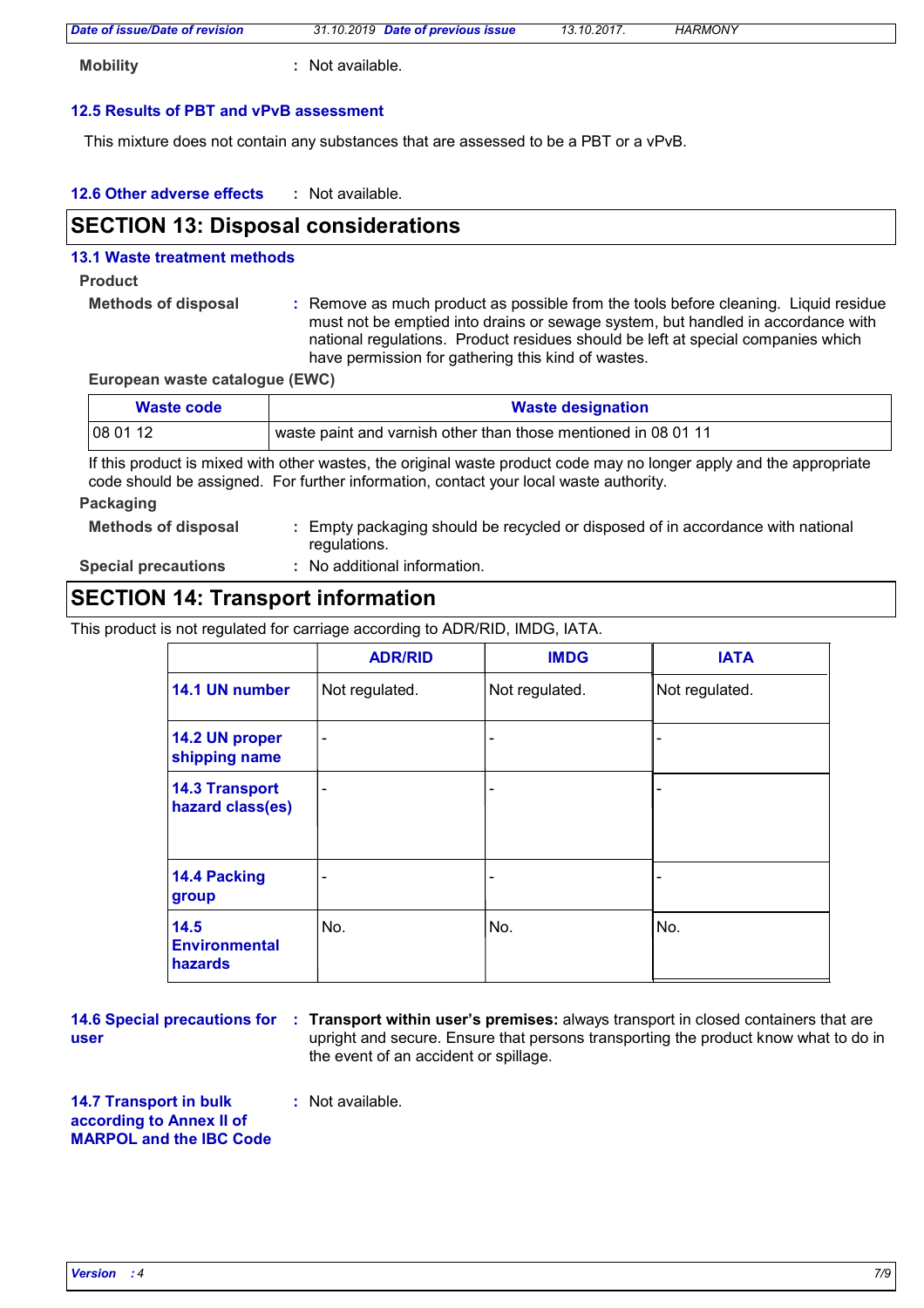*Date of issue/Date of revision 31.10.2019 Date of previous issue 13.10.2017. HARMONY*

## **SECTION 15: Regulatory information**

|                                                  | 15.1 Safety, health and environmental regulations/legislation specific for the substance or mixture |
|--------------------------------------------------|-----------------------------------------------------------------------------------------------------|
| EU Regulation (EC) No. 1907/2006 (REACH)         |                                                                                                     |
| <b>Other EU regulations</b>                      |                                                                                                     |
| <b>Europe inventory</b>                          | $\frac{1}{2}$ $\frac{1}{2}$ Rf least one component is not listed.                                   |
| <b>VOC Directive</b>                             | : This product is in scope of Directive 2004/42/CE.                                                 |
| <b>15.2 Chemical Safety</b><br><b>Assessment</b> | : This product contains substances for which Chemical Safety Assessments are still<br>required.     |
|                                                  |                                                                                                     |

## **SECTION 16: Other information**

|                                      | $\nabla$ Indicates information that has changed from previously issued version.                                                                                                                                                                                                                                                                                                                          |
|--------------------------------------|----------------------------------------------------------------------------------------------------------------------------------------------------------------------------------------------------------------------------------------------------------------------------------------------------------------------------------------------------------------------------------------------------------|
| <b>Abbreviations and</b><br>acronyms | $\therefore$ ATE = Acute Toxicity Estimate<br>CLP = Classification, Labelling and Packaging Regulation [Regulation (EC) No.<br>1272/2008]<br>DMEL = Derived Minimal Effect Level<br>DNEL = Derived No Effect Level<br>EUH statement = CLP-specific Hazard statement<br>PBT = Persistent, Bioaccumulative and Toxic<br>PNEC = Predicted No Effect Concentration<br><b>RRN = REACH Registration Number</b> |
|                                      | vPvB = Very Persistent and Very Bioaccumulative                                                                                                                                                                                                                                                                                                                                                          |

**Procedure used to derive the classification according to Regulation (EC) No. 1272/2008 [CLP/GHS]**

## **Classification Justification**

Not classified.

| <b>Full text of abbreviated H</b>   | : H301<br>Toxic if swallowed.                                                                                                   |
|-------------------------------------|---------------------------------------------------------------------------------------------------------------------------------|
| statements                          | Harmful if swallowed.<br>H <sub>302</sub>                                                                                       |
|                                     | H311<br>Toxic in contact with skin.<br>H314<br>Causes severe skin burns and eye damage.                                         |
|                                     | H315<br>Causes skin irritation.                                                                                                 |
|                                     | H317<br>May cause an allergic skin reaction.                                                                                    |
|                                     | H318<br>Causes serious eye damage.                                                                                              |
|                                     | H331<br>Toxic if inhaled.                                                                                                       |
|                                     | H400<br>Very toxic to aquatic life.                                                                                             |
|                                     | H410<br>Very toxic to aquatic life with long lasting effects.                                                                   |
|                                     | Toxic to aquatic life with long lasting effects.<br>H411                                                                        |
| <b>Full text of classifications</b> | : Acute Tox. 3, H301<br>ACUTE TOXICITY (oral) - Category 3                                                                      |
| [CLP/GHS]                           | ACUTE TOXICITY (dermal) - Category 3<br>Acute Tox. 3, H311<br>ACUTE TOXICITY (inhalation) - Category 3<br>Acute Tox. 3, H331    |
|                                     | <b>ACUTE TOXICITY (oral) - Category 4</b><br>Acute Tox. 4, H302                                                                 |
|                                     | AQUATIC HAZARD (ACUTE) - Category 1<br>Aquatic Acute 1, H400                                                                    |
|                                     | Aquatic Chronic 1, H410<br>AQUATIC HAZARD (LONG-TERM) - Category 1                                                              |
|                                     | AQUATIC HAZARD (LONG-TERM) - Category 2<br>Aquatic Chronic 2, H411                                                              |
|                                     | SERIOUS EYE DAMAGE/ EYE IRRITATION - Category 1<br>Eye Dam. 1, H318                                                             |
|                                     | Skin Corr. 1B, H314<br>SKIN CORROSION/IRRITATION - Category 1B<br>Skin Irrit. 2, H315<br>SKIN CORROSION/IRRITATION - Category 2 |
|                                     | Skin Sens. 1, H317<br>SKIN SENSITIZATION - Category 1                                                                           |
| Date of issue/ Date of<br>revision  | : 10/31/2019                                                                                                                    |
| Date of previous issue              | : 10/13/2017                                                                                                                    |
| <b>Version</b>                      | : 4                                                                                                                             |
| Notice to reader                    |                                                                                                                                 |